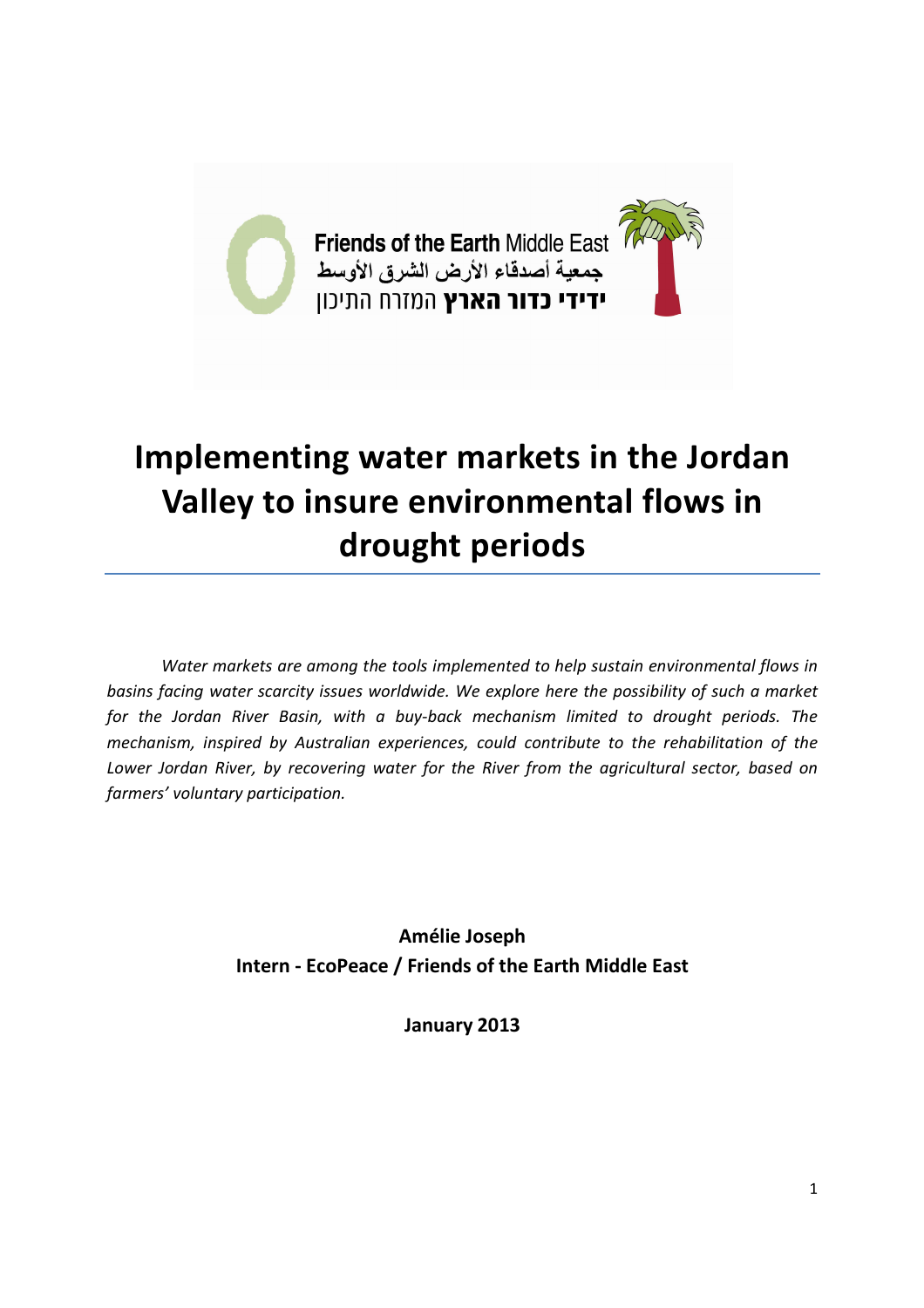## **The context: Agricultural water uses in the Jordan River Basin, within Israel**

The Jordan River basin, stretching from the Syrian heights to the Dead Sea Shore, is a major water source for Israel, as well as its neighboring countries. Overexploitation of the water in the basin has resulted in a severe depletion of the river flows: in its lower section, south of the Sea of Galilee, the Jordan River flow is less than 5 % of its historical level [1].Israel is responsible for a large part of the water consumption, with the Sea of Galilee serving as the largest surface water reservoir of the country. Fresh water is pumped from the Sea of Galilee for domestic, industrial and agricultural uses. Water extracted from the Jordan River Basin in the Israeli side is used both for local domestic consumption and farming in the basin (70-150 million cubic meters (MCM)/year in the Upper Jordan river basin, 39 MCM/year around the Sea of Galilee and196 MCM/year in Lower Jordan Valley) and diverted to the south by the National Water Carrier (290 MCM/year) [2, 3].

The agricultural sector is the major water consumer in Israel; it accounts for about 42 % of the fresh water uses, approximately 500 MCM per year [4].Local consumption for agriculture is estimated to be about 200-250 MCM /year $^1$ .



*Figure 1: The Jordan River basin. Map from the Water Data Banks Project, Overview of Middle East Water Resource, 1998* 

<u>.</u>

 $^1$  Other local major consumers are domestic use (about 23 MCM, for a population around 237,000) and fish ponds in the Lower Jordan River area (100-120 MCM).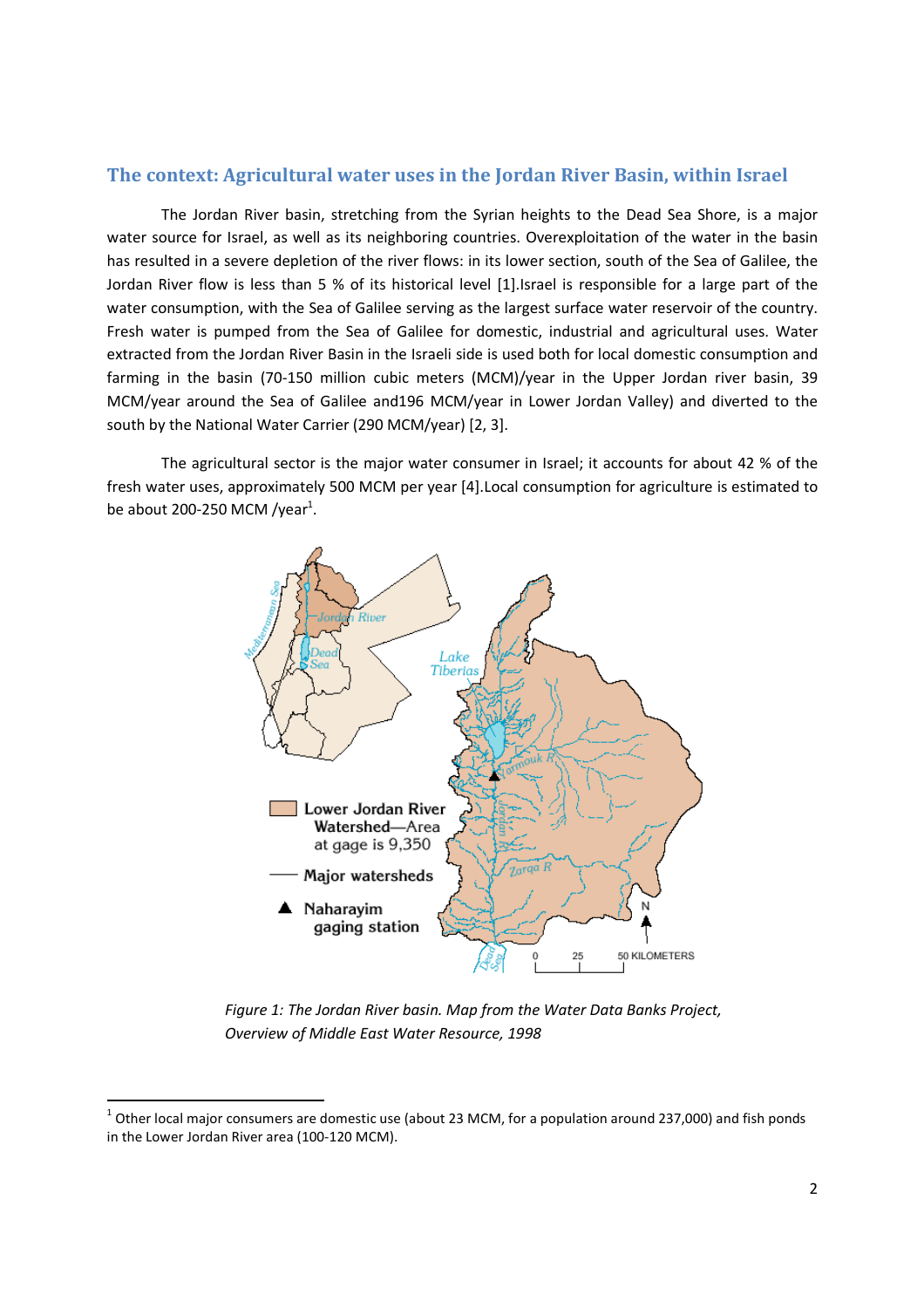Friends of the Earth Middle East (FoEME)'s Environmental Flows report[1] identifies 400 MCM/Year (less than a third of the historical flow) as the minimum quantity of water required for a healthy Lower Jordan River. Quality considerations require most of the incoming flow to be fresh water, in order to restore lower salinity levels. Return flows efforts would be shared between Israel, Jordan and Syria; from historical diversions and socio-economic considerations, the study concludes that Israel should be responsible for returning 220 MCM annually. The agricultural sector, as others, will have to contribute to the efforts to meet environmental flow requirements. FoEME's Roadmap for the rehabilitation of the Lower Jordan River [2] focuses on local measures and plans an average of 30% decrease of the fresh water allocated to agriculture in the valley (about 60-75 MCM redirected to environmental flows).

#### **Challenge**

Different measures can be combined to reduce the amount of water consumed by the agricultural sector in the Jordan Valley. Changes of practices are likely to bring some improvement: covering banana plantations with nets reduce the need for irrigation, the development of local waste water treatment plants allow for swapping some fresh water for treated waste water, with a potential of about 16 MCM. However, these measures are not sufficient to reach the target of 30% decrease of fresh water allocations in the Jordan Valley.

A direct cut of agricultural fresh water allocations, imposed by the government, would face strong social resistance from farmers. In similar situations of water scarcity and competition between agricultural and environmental water uses, Australia and western US stakeholders have developed water markets oriented towards the recovering of environmental flows. Such water markets offer some flexibility for the management of water consumption and environmental flows and are likely to be more acceptable for farmers.

We focus here on the idea of a temporary water market for environmental flows restricted to the Jordan Valley area, with a particular emphasis on drought periods, in which the government can buy water allocations from the agricultural sector, to contribute to maintaining a minimum flow in the Lower Jordan River.

#### **A water market to achieve environmental flow goals**

Water markets have been developed in the last decades to answer the growing issue of water scarcity and introduce flexibility into the systems of water allocation in order to meet farmers' needs. They usually coexist with other tools that regulate water use, such as pricing regulations and volumetric limitations. Economists advocate that water markets increase economic efficiency, through reallocation of water from low-value to high-value users. Australia and Western US have been the first to develop water markets oriented towards an environmental target: recovering environmental flows. Thus, such a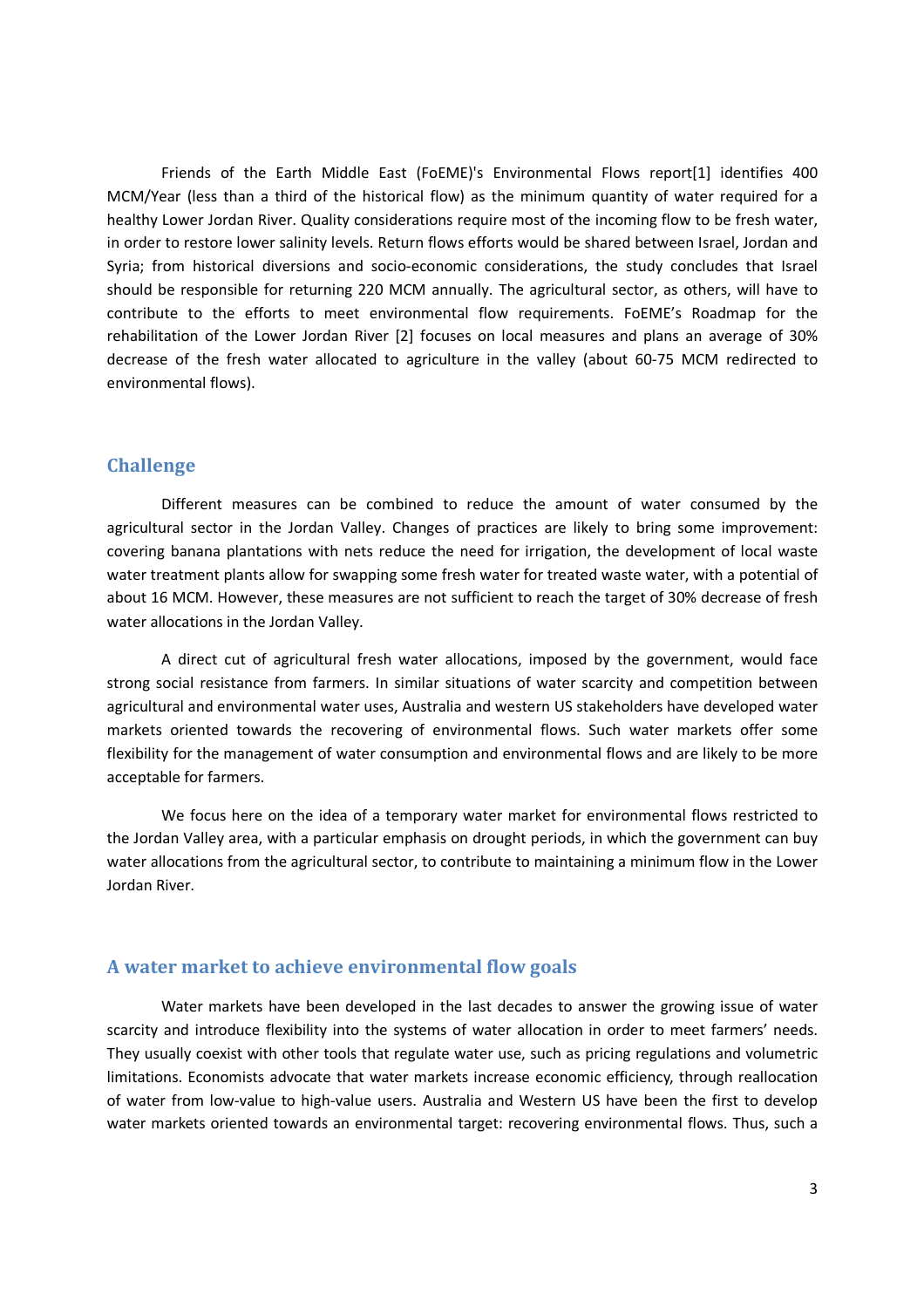market supposes that rights and limits over freshwater extraction are clearly established, that water for the environment is recognized as a legitimate use, and that some transfer mechanisms allow for reallocating water from agriculture to the environment [5].

Allocations of environmental flows are not conditioned by the existence of a water market. In Israel, since farmers do not have private rights over the water they use, the government could implement direct large cuts on the agricultural water allocations. While this solution would be at first sight costless and easy to carry out, it would actually face very strong opposition from the farmers and no social acceptance of environmental flow targets [6]. Water markets do not provide an ideal solution, but they offer some flexibility, since farmers are given a choice, and are likely to choose the most economically profitable option they have.

A water market is based on voluntary participation of the water users: thus, its successes are deeply dependant on farmers' will to enter the market. It is necessary that they find a relative advantage in trading water, primarily an economic benefit, and that they feel secure about not endangering their future production. In this respect, farmers tend to prefer temporary trade mechanisms (selling their water rights only for a season) over permanent trade (definitive selling of their water rights): that offers them some welcome additional flexibility and does not dispossess them from their allocation for future years [6, 7].Volumes of water traded reflect this preference; permanent trade usually accounts for 1 to 5% of the total volume of allocations, while temporary trade reaches higher levels, often around 10- 15%.Therefore, a water market involving permanent environmental buy-back of water only can allow a limited volume of water to be recovered for environmental flows. Australian and Western US experiences show that a combination of different forms of water acquisitions (permanent, temporary, option contracts…) and strong institutional support proves to be more efficient, allowing for adaptation to many local situations, with high flexibility [8].

#### **Murray-Darling Basin, Australia** [6]

*The Water for the future* program started in 2008, managed by the Murray-Darling Basin Authority (MDBA), an independent authority with federal powers. It consists in direct intervention in the water market; with buy-back of permanent entitlements (the farmer who sells partial, or his entire quota, definitely loses his rights for this quota).The initial target was to buy-back 1500 MCM of water entitlements from willing sellers over 10 years, total target now is 2750 MCM. In January 2012, the MDBA had obtained 1204 MCM of entitlements. The program, initially quite successful, suffers from two main constraints: a cost higher than expected (initial budget \$3.1 billion, another \$5 billion needed), and less farmers than expected who are willing to sell, fearing for the future local economic situation.

Such an example shows how important it is to take into account farmers' interests in participating in the market. Studies from Australia and USA both conclude that farmers usually tend to prefer temporary trade of water that allows them to sell only on certain years and to keep their water rights that they see as a security.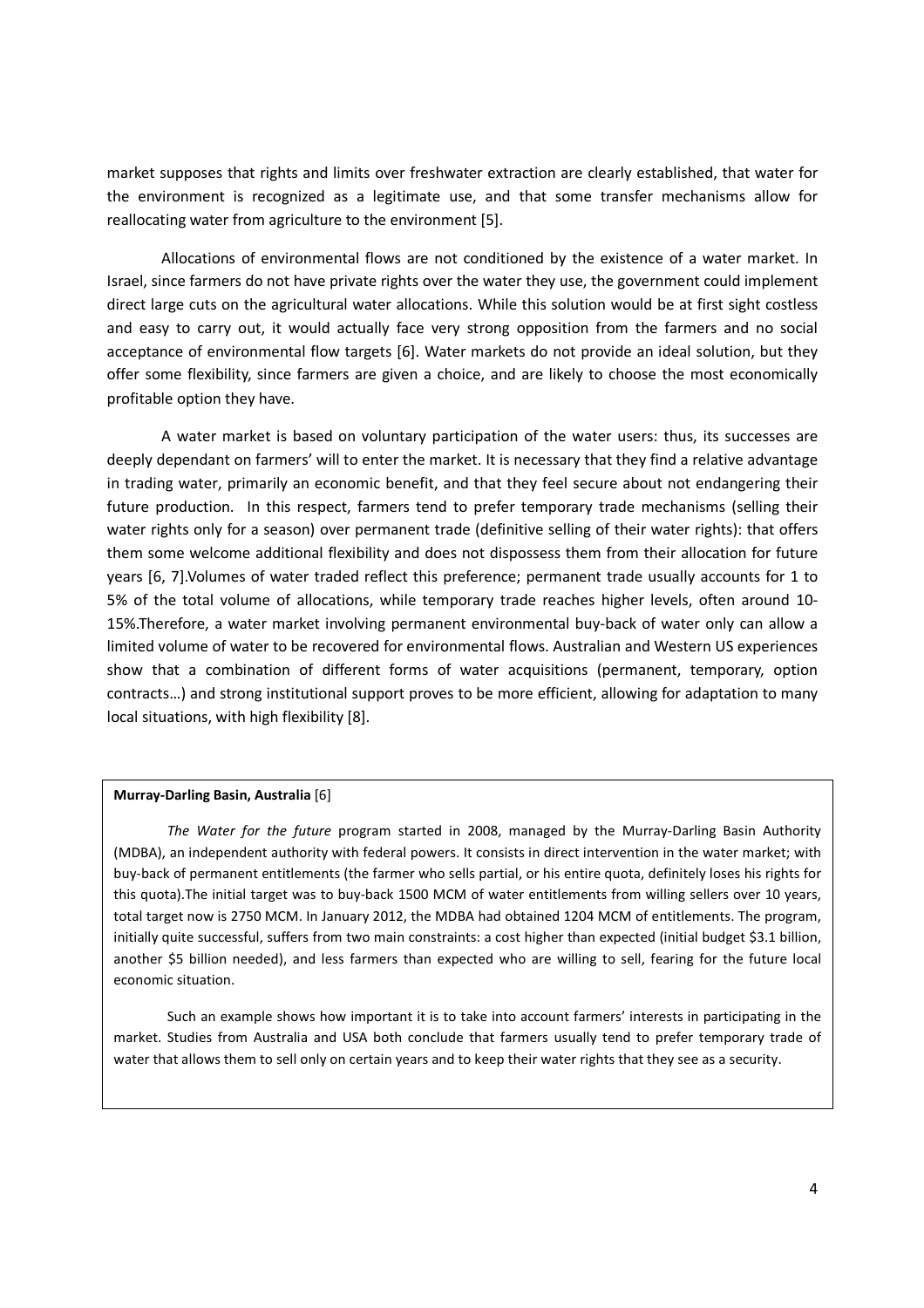#### **Columbia basin, USA** [5]

The Columbia basin, featuring a wetter and colder climate, has a long history of dealing with environmental flows; Oregon for example already set up administrative regulations of flows for fish and wildlife in 1955. In the 70's and 80's the states have progressively built the legal framework to allow water transfer for the environment. Water acquisition programs use diverse contract types and transfer mechanisms, including permanent acquisitions, temporary leases, and there-allocation of water conserved through irrigation efficiency projects. They are managed both by public and private bodies, dealing with a complex patchwork of legislative and regulatory jurisdictions. Initially, transfers for the environment targeted restoration of tributary streams, where small-scale water acquisitions were effective. Efforts now are being developed at a wider scale, using reverse-auction market and water banking, as well as contractual arrangements with farmers to temporarily or permanently reduce water use.

The success of these combined measures to save water for the environment relies on several drivers. The local culture being based on salmon has been a strong incentive for stakeholders to facilitate environmental flows protection. The strong institutional support and a combination of many different forms of water acquisitions have allowed adaptation to many local situations, with high flexibility. Water markets have also been driven by a growing urban demand and land use change. However, it is highlighted that one of the main barriers was and remains gaining trust with farmers, for them to participate, even temporarily, in these water transfer mechanisms.

#### **A water market provides some flexibility under water scarcity**

When examining water transactions in the Murray-Darling basin in Australia [6, 9]over the last decades, it appears that overall sales of water increase in drought periods. In times of water scarcity, the market mechanisms ease farmers' adaptation. Farmers whose priority is to maintain their production, typically perennial and high added value crops, are likely to keep their allocations as long as their production is not endangered in the long-term. Others can arbitrate between producing what is possible with their allocation, and selling their water for an income instead of producing, which actually become more profitable. Sales of water can allow critical financial injection for farmers: either to restructure debts or to make a new start out of agriculture. Accordingly, a temporary water market mechanism limited to drought periods benefits both farmers and river ecosystems, providing an alternative income source to the farmers, and minimum flows to the ecosystems.

Farm size, type of crops, financial capacity of the farm business and the level of existing irrigation investment are the main production factors impacting farmers' choice to sell water or not, while uncertainty about future water resources and risk aversion strategies also play a critical role in the water market dynamics, often limiting its extent. Water sellers are primarily small farmers, with constraint resources, limited access to credit and technology, and are mostly annual crops producers. Analyzing the behavior of these annual crops producers during droughts in Australia, Loch and al.[9] identify a range of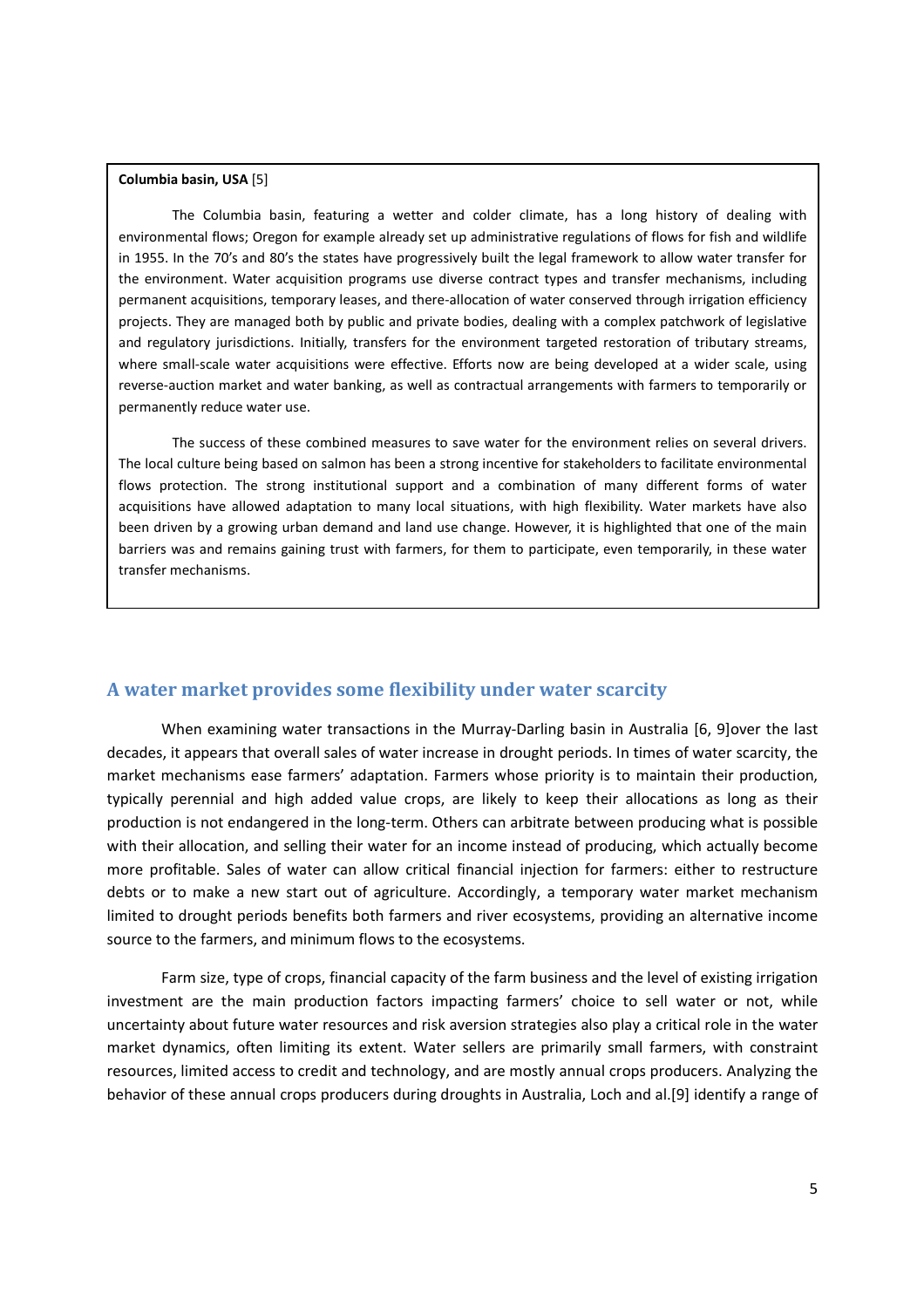strategies and motivations<sup>2</sup>. Most of water sellers report an economic opportunity, getting a higher income for trading water than for producing. Others only look for selling their water so cash flow allows them to offset their fixed charges, while some farmers who would benefit from a sale prefer maintaining a history of water use to secure their future years allocations.

Thus, implementing an environmental water market requires considering trade-offs between efficiency (getting water for environment at the lowest cost), effectiveness (insuring farmers' participation into the market, secure the level of environmental flows needed) and equity (minimize market distortions and negative social impacts).

## **Implementation in the Jordan Valley**

<u>.</u>

While there is no established water market in agriculture, implementing a mechanism allowing for water transfer between users is not new in Israel. A small scale water exchange mechanism was set up in 2008, to ease a cut in water allocations consecutive to drought years. It was observed that at a macro level water allocations were not fully used, when some farmers were in desperate need of water. Hence, transfers were allowed up to 30% of a farmer's allocation. In addition, local unofficial transfers have taken place for years, within different consumers of the same water association. Facts in the ground acknowledged today that the current system of water allocations lacks flexibility, and research is conducted on the potential economic benefit of a water market between farmers[10]. Such a market may help for a better resource allocation inside the agricultural sector. However, with a long-lasting over exploitation of the fresh water resources, the call today is for a better repartition of water between sectors, fully taking into account the need for a healthy environment and maintained river systems. A transfer of water from agriculture to the Jordan River is necessary, and an environmental water market can ease it.

 In periods of drought, maintaining a minimum level of environmental flows in the Lower Jordan River is crucial for the ecological system. Thus, the aim of the proposed water market is initially to recover up to 25 MCM of water<sup>3</sup> from agricultural allocations in the Jordan Valley in drought years. Farmers will have the possibility, through the water market, to sell all or part of their allocation for the year to an official body representing environmental flow interests. The price of sale can either be arbitrarily fixed or determined by an auction mechanism. It must offer an economic incentive for the farmers.

Estimation of the potential buy-back costs goes beyond the frame of this study and will need further consideration. As a first draft, we can consider that the price set up in the water market would have to exceed the current water prices. As a reference, farmers in the Jordan Valley Regional Council pay between 0.7 and 1.6 NIS/m<sup>3</sup> for the water they consume, while prices in the rest of the Jordan River

<sup>&</sup>lt;sup>2</sup> Although it is not studied in details here, the timing of the water sales also potentially impacts the market: risk factors for farmers vary depending on whether the rain season is passed or not.

<sup>3</sup>Most temporary water markets allow for the recovery of about 10% of the total volume of water allocations.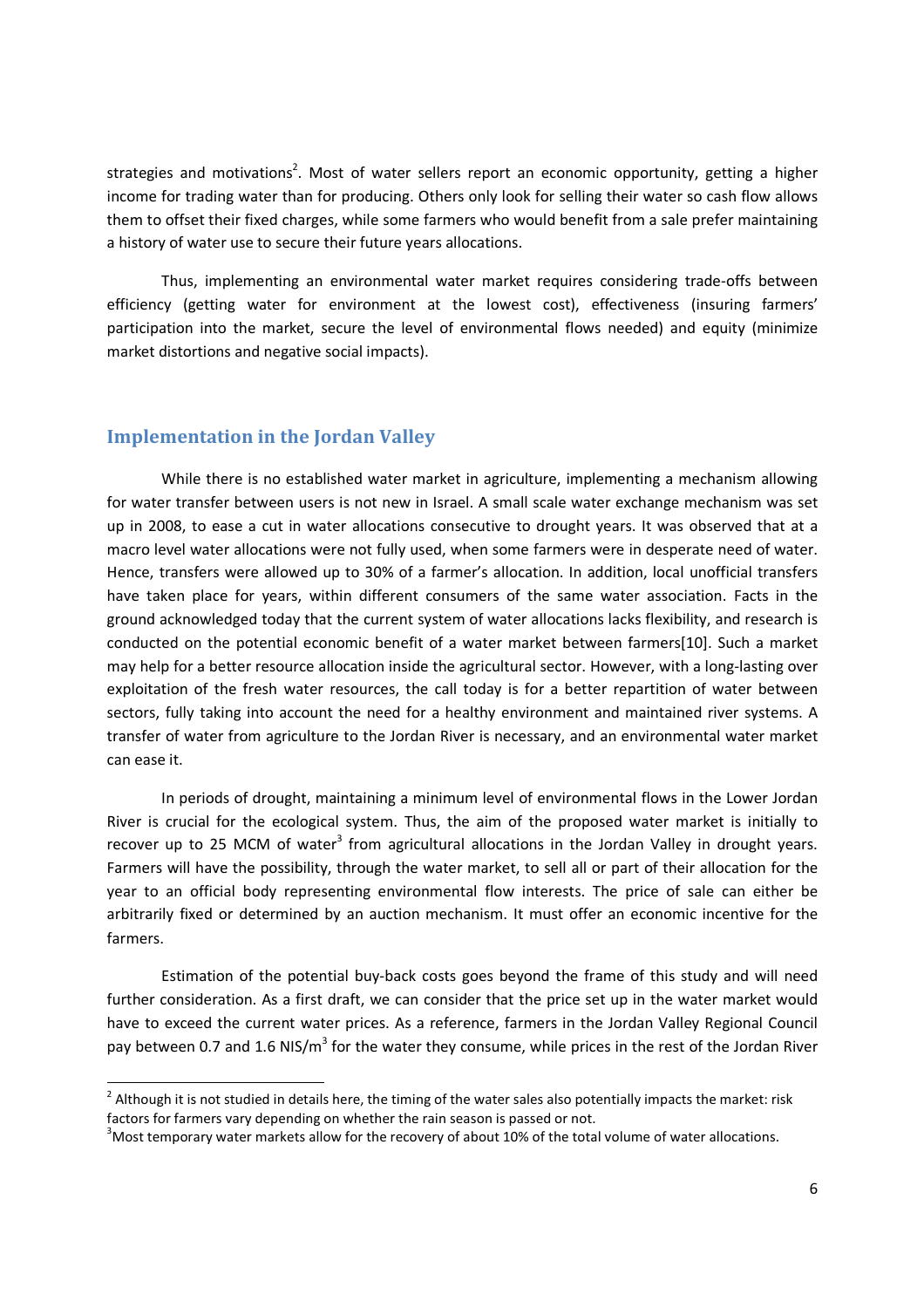basin area lay between 1.65and 2.41 NIS/m<sup>3</sup>, following a tier price system [4]. Accordingly, buying back 25 MCM for one drought season would cost at a minimum 52 million NIS $4$ . A deeper economic study should take into account the loss of agricultural production that would result from farmers selling water, risk factors, and the expected higher willingness to sell water instead of cultivating in drought periods. In addition, is it necessary to balance the measure cost with other economic benefits of the rehabilitation of the Jordan River, which may offset some of the losses the agricultural sector may face.

#### **Gaining trust with farmers: a key element of success**

 Farmers' acceptance has been stressed as a key element for successful implementation of a water market [8, 6]. Hence, a trust-building process is necessary, involving a high level of transparency and efforts to support the process. A concern of importance for farmers is their water security over the long term, which may prevent them from entering the water market to sell. Thus, any expected changes in the volume of water allocations should be clearly stated, as well as the water market objectives, to avoid the threat of uncertainty. Transparency in the water market mechanisms is crucial, especially regarding price building, but also the final use of water: farmers should be informed of environmental flow targets. In the Murray-Darling basin, transactions data are largely public, allowing farmers to access all the information they might need to make a decision. Accompanying processes widely help to establish trust among farmers. Meetings and other forms of public information allow for a better dialogue between farmers and institutions. In addition, when looking for potential water sellers, targeted efforts towards identified key farmers are likely to give good results [8].

 Prior to implementing a water market, a survey with farmers in the Jordan Valley would provide a better understanding of farms' dynamics regarding water, their perceptions on environmental flows, and the conditions and prices in which they would be willing to enter a water market. Such a consultation could serve as a base for adapting the water market mechanisms and for further cooperation with farmers on different projects.

<u>.</u>

 ${}^{4}$ Calculation made for 10MCM bought back at 1.6NIS/m3 and 15MCM at 2.41NIS. Volume repartition between the different prices is a rough estimation.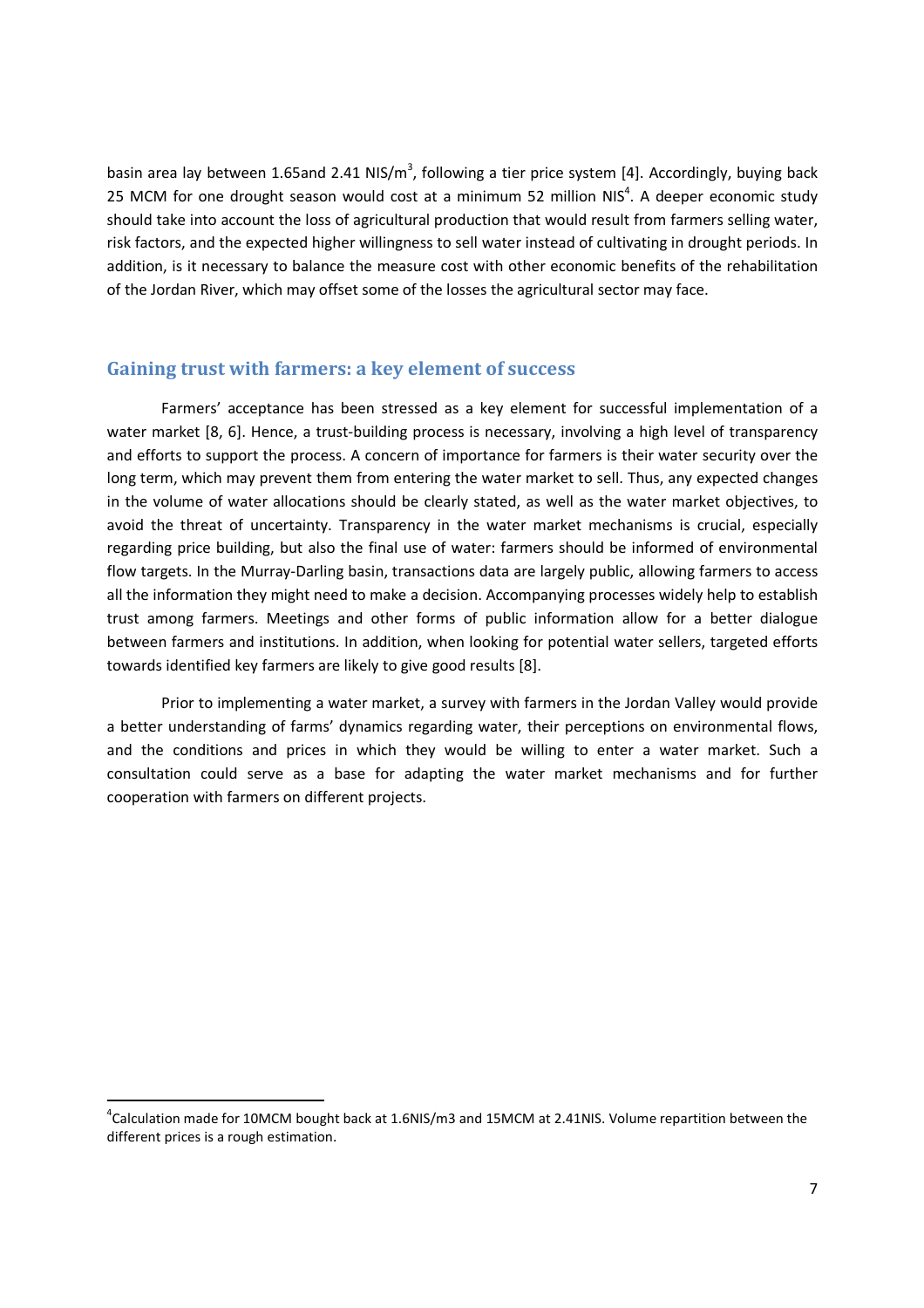# **Conclusion**

A temporary water market involving the government buying water allocations back from farmers could help recover a minimum level of environmental flow in the Lower Jordan River, in periods of severe water scarcity.

- The potential for water recovery through this measure is about 10% of the volume of allocation to agriculture, namely 25MCM for the Jordan River basin area
- Costs, to be further determined, would excess 50 million NIS for a year. However, previous direct cuts in allocations in period of scarcity in Israel have been compensated by expensive measures as well, with state's participation in irrigation investments.
- Environmental benefits for the Jordan River may offset costs.
- The water market mechanism brings flexibility, allows for farmers' choices and for annual adaptations.
- Farmers' acceptance and willingness to enter the market, as a key element of the process, call for particular attention.

The proposed water market mechanism is one of a range of measures that, all together, will contribute to the recovery of environmental flows for a healthy Jordan River, and thus could be integrated into the Jordan River regional master plan. Over the long term, if successfully implemented along the Jordan River, environmental water markets could be extended to all Israel, contributing to a more sustainable repartition of water between agricultural and environmental uses.